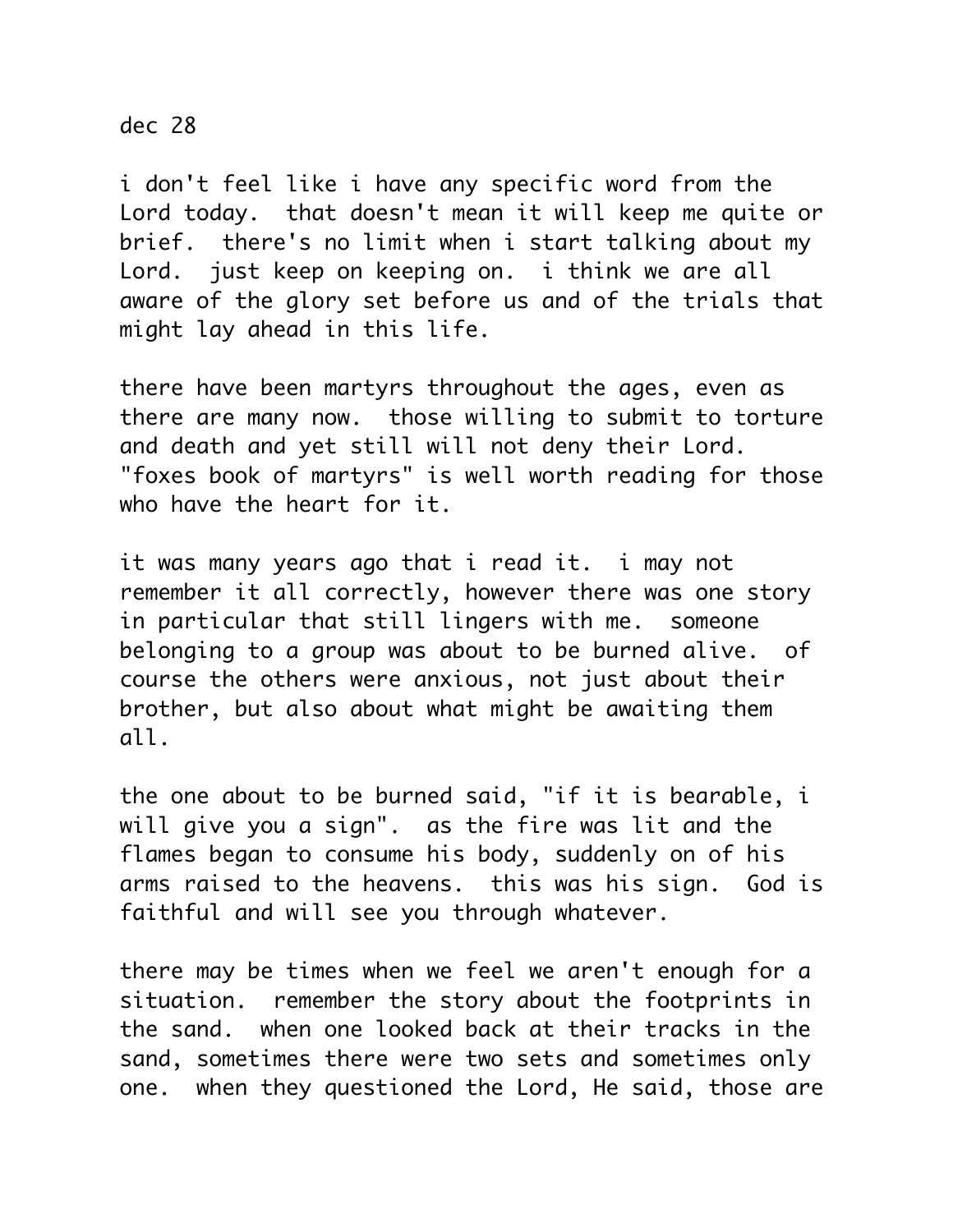the times I carried you. our God is like that.

we are forewarned by our Lord. "if they persecuted Me, they will also persecute you. if they kept My word, they will keep yours also." john 15:20 even as the jews (being God's people) have been persecuted throughout the ages, so have christians often partaken of their passion. the devil's wrath is towards all who seek the true God.

these times we are now living in is another of those times we must all stand resolute and remain faithful to our hope. we hear of pastors being arrested and churches banned from gathering. too many, acting out of fear, have acquiesced to those in authority. if resistance and rebellion has eluded them, does this mean their faith in God has also become dormant?

it is attributed to thomas payne who said, "these are the times that try men's souls". are these our times of trying our souls? having been washed by our Lord, will we now deny Him? or will we endure as our Lord did?

do you realize that as Jesus washed the feet of the disciples, He also washed the feet of judas? read it in john 13. it wasn't until after the foot washing that judas betrayed Him. yet, even before the foot washing even began, Jesus already knew what satan had put in the heart of judas. this was the man who also had charge of the purse of Jesus' ministry. (see john 12) do you think Jesus didn't know that he stole? He "had no need that anyone should testify of man, for He knew what was in man". john 2:25